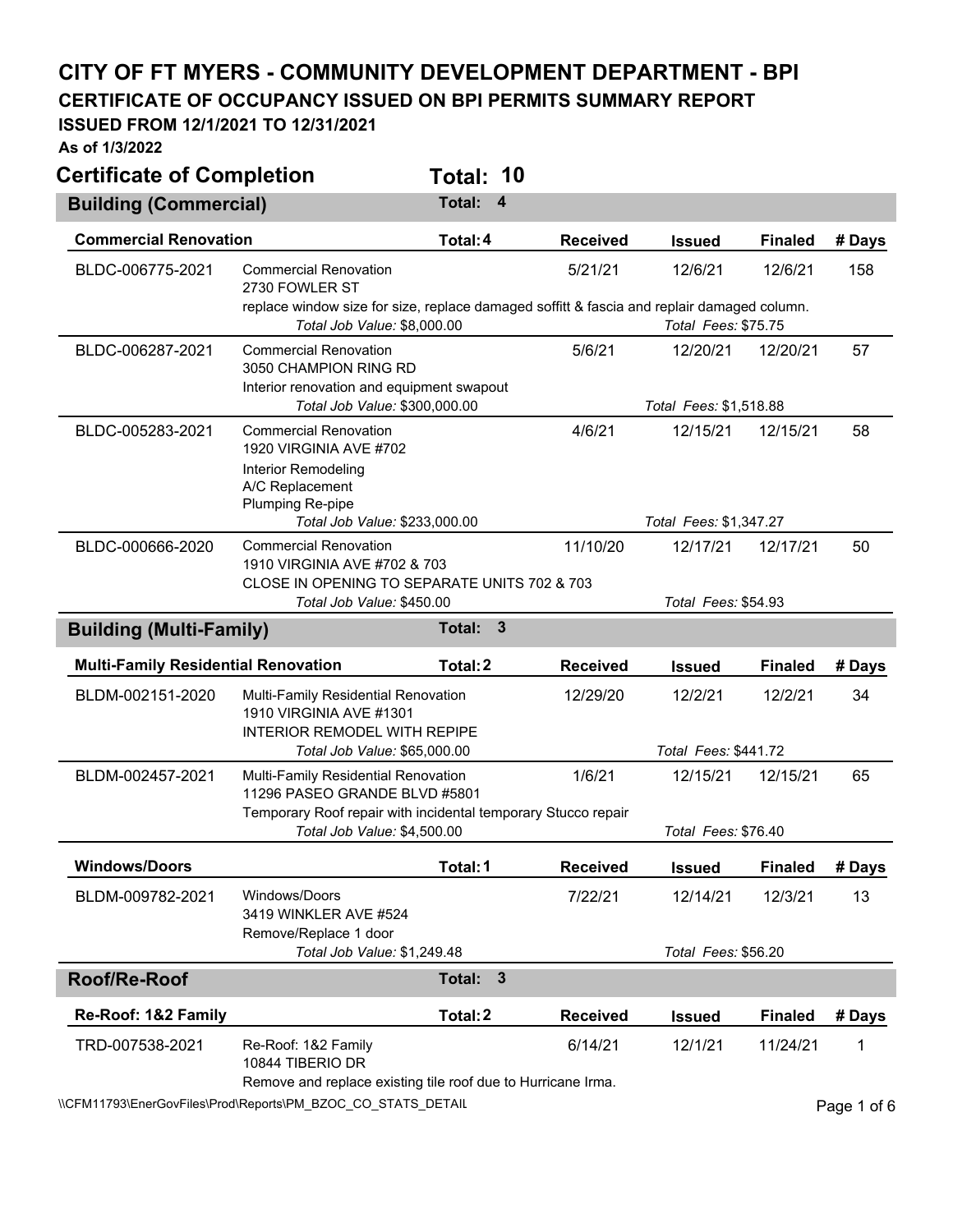|                  | Total Job Value: \$58,437.25                          |                         |                 | Total Fees: \$43.39  |                |        |  |
|------------------|-------------------------------------------------------|-------------------------|-----------------|----------------------|----------------|--------|--|
| TRD-009544-2021  | Re-Roof: 1&2 Family<br>9021 SHADOW GLEN WAY           |                         | 7/15/21         | 12/17/21             | 12/14/21       | 0      |  |
|                  | residential reroof tile to tile                       |                         |                 |                      |                |        |  |
|                  | Total Job Value: \$40,000.00                          |                         |                 | Total Fees: \$42.87  |                |        |  |
| Roof: 1&2 Family |                                                       | Total: 1                | <b>Received</b> | <b>Issued</b>        | <b>Finaled</b> | # Days |  |
| TRD-011943-2021  | Roof: 1&2 Family<br>1501 MCGREGOR RESERVE DR          |                         | 10/5/21         | 12/1/21              | 12/1/21        | 7      |  |
|                  | TILE TEAR-OFF AND INSTALL STANDING SEAM METAL ROOFING |                         |                 |                      |                |        |  |
|                  | Total Job Value: \$109,753.00                         |                         |                 | Total Fees: \$134.45 |                |        |  |
|                  | <b>Certificate of Completion</b>                      | <b>Total Job Value:</b> | \$820,389,73    |                      |                |        |  |
|                  |                                                       | <b>Total Fees:</b>      | \$3,791.86      |                      |                |        |  |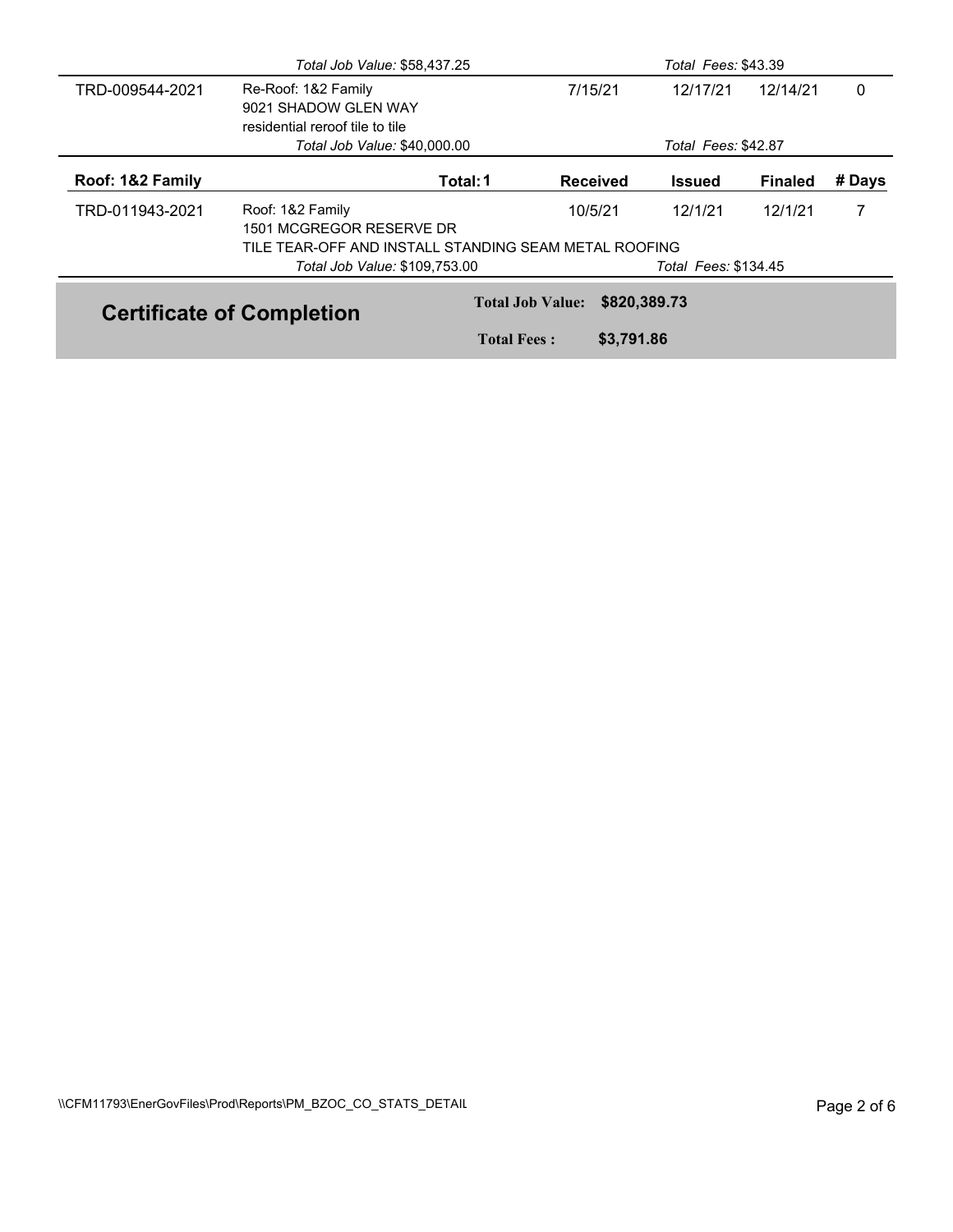## **Certificate of Occupancy Total: 31**

| Building (1&2 Family)      |                                                                                                                                             | Total:<br>22 |                 |                                    |                |        |
|----------------------------|---------------------------------------------------------------------------------------------------------------------------------------------|--------------|-----------------|------------------------------------|----------------|--------|
| <b>Duplex - New</b>        |                                                                                                                                             | Total: 3     | <b>Received</b> | <b>Issued</b>                      | <b>Finaled</b> | # Days |
| BLDR-002128-2020           | Duplex - New<br>2767/2769 CENTRAL AVE<br><b>New Duplex Residential</b><br>Total Job Value: \$200,000.00                                     |              | 12/29/20        | 12/22/21<br>Total Fees: \$2,319.48 | 12/22/21       | 64     |
| BLD2019-00163              | Duplex - New                                                                                                                                |              | 1/16/19         | 12/20/21                           | 12/20/21       | 110    |
|                            | 10945 LEGACY GATEWAY CIR #- BL<br>Construction of new carriage home ((PRIVATE PROVDER - INSPECTIONS ONLY))<br>Total Job Value: \$454,500.00 |              |                 | Total Fees: \$22,831.15            |                |        |
| BLD2019-00164              | Duplex - New<br>10939 LEGACY GATEWAY CIR #- BL<br>Construction of new carriage home ((PRIVATE PROVIDER- INSPECTIONS ONLY))                  |              | 1/16/19         | 12/20/21                           | 12/20/21       | 110    |
|                            | Total Job Value: \$454,500.00                                                                                                               |              |                 | Total Fees: \$22,840.62            |                |        |
| <b>Single Family - New</b> |                                                                                                                                             | Total: 18    | <b>Received</b> | <b>Issued</b>                      | <b>Finaled</b> | # Days |
| BLDR-003968-2021           | Single Family - New<br>4226 BLOOMFIELD ST                                                                                                   |              | 2/25/21         | 12/16/21                           | 12/16/21       | 39     |
|                            | New construction of a single family home with non impact windows and doors.<br>Total Job Value: \$252,141.00                                |              |                 | Total Fees: \$15,301.87            |                |        |
| BLDR-006025-2021           | Single Family - New<br>4736 IMPERIAL EAGLE DR<br>New SFR                                                                                    |              | 4/28/21         | 12/9/21                            | 12/9/21        | 36     |
|                            | Total Job Value: \$418,857.00                                                                                                               |              |                 | Total Fees: \$16,460.18            |                |        |
| BLDR-002149-2020           | Single Family - New<br>2912 ROYAL GARDENS AVE                                                                                               |              | 12/29/20        | 12/3/21                            | 12/3/21        | 36     |
|                            | New construction of a single family home with non impact windows and doors<br>Total Job Value: \$445,551.00                                 |              |                 | Total Fees: \$16,265.11            |                |        |
| BLDR-007978-2021           | Single Family - New<br>3910 BLACK EAGLE LN<br>New SFR                                                                                       |              | 6/22/21         | 12/20/21                           | 12/20/21       | 21     |
|                            | Total Job Value: \$288,346.00                                                                                                               |              |                 | Total Fees: \$13,780.60            |                |        |
| BLDR-005602-2021           | Single Family - New<br>10851 MAITLAND WAY<br>New SFR                                                                                        |              | 4/15/21         | 12/16/21                           | 12/16/21       | 34     |
|                            | Total Job Value: \$565,241.00                                                                                                               |              |                 | Total Fees: \$16,675.86            |                |        |
| BLD2020-02834              | Single Family - New<br>3310 BASSIE CT<br>New Single Family Block Home with Garage on right                                                  |              | 9/11/20         | 12/17/21                           | 12/17/21       | 236    |
|                            | Total Job Value: \$173,128.00                                                                                                               |              |                 | Total Fees: \$4,540.58             |                |        |
| BLDR-003503-2021           | Single Family - New<br>2964 ROYAL GARDENS AVE<br>New construction of a single family home with non impact windows and doors.                |              | 2/9/21          | 12/8/21                            | 12/8/21        | 41     |
|                            | Total Job Value: \$252,141.00                                                                                                               |              |                 | Total Fees: \$15,221.43            |                |        |
| BLDR-005638-2021           | Single Family - New<br>4018 SPOTTED EAGLE WAY<br>New SFR                                                                                    |              | 4/16/21         | 12/17/21                           | 12/17/21       | 33     |
|                            | Total Job Value: \$554,263.00                                                                                                               |              |                 | Total Fees: \$16,733.28            |                |        |
|                            |                                                                                                                                             |              |                 |                                    |                |        |

\\CFM11793\EnerGovFiles\Prod\Reports\PM\_BZOC\_CO\_STATS\_DETAIL\PhysicalCritics\PM\_BZOC\_CO\_STATS\_DETAIL\PhysicalCritics\PM\_BZOC\_CO\_STATS\_DETAIL\PhysicalCritics\PM\_BZOC\_CO\_STATS\_DETAIL\PhysicalCritics\PM\_BZOC\_CO\_STATS\_DETAIL\P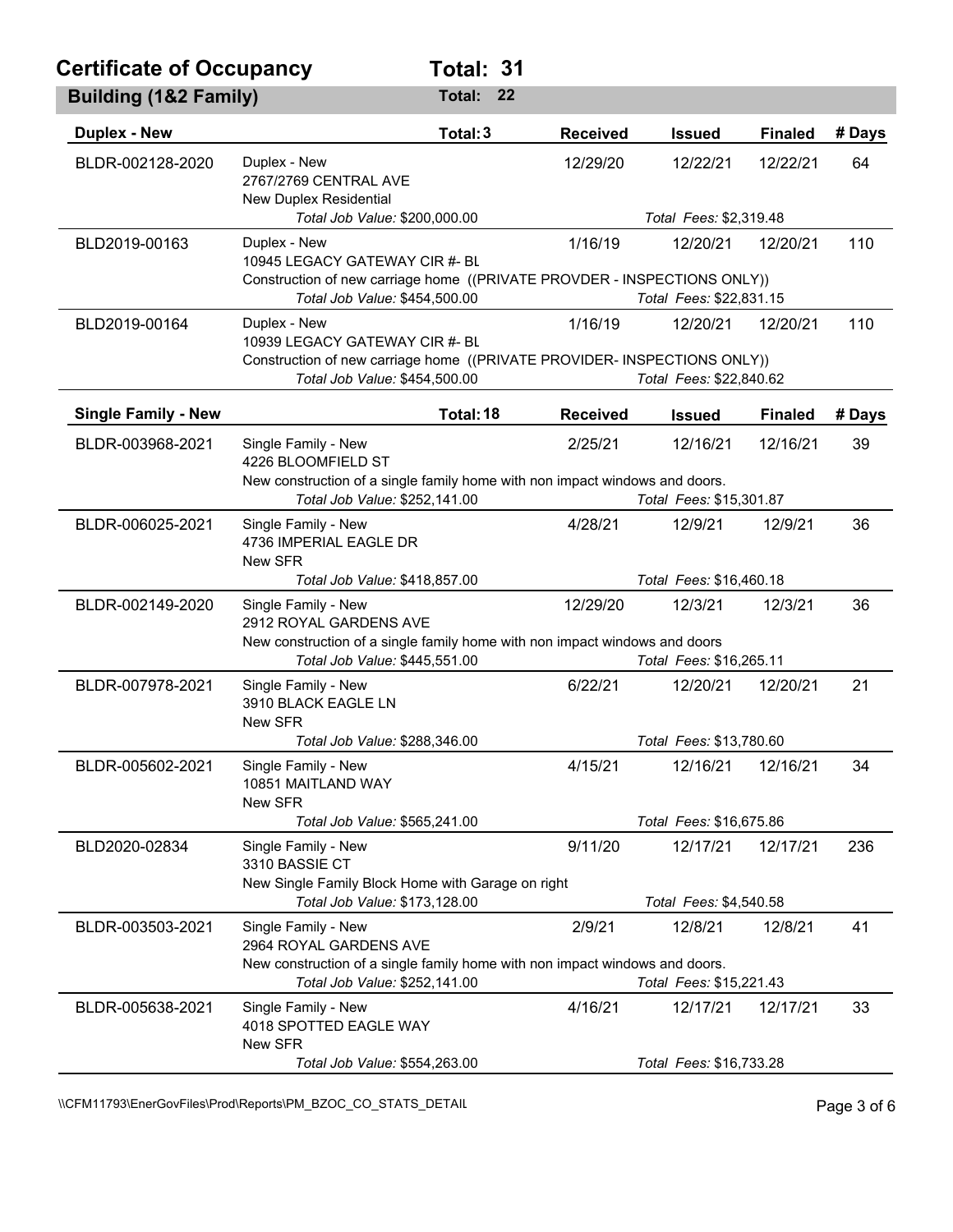| BLDR-003504-2021                    | Single Family - New<br>2968 ROYAL GARDENS AVE                                                                        |                                                          | 2/9/21          | 12/6/21                 | 12/6/21        | 48     |
|-------------------------------------|----------------------------------------------------------------------------------------------------------------------|----------------------------------------------------------|-----------------|-------------------------|----------------|--------|
|                                     | New construction of a single family home with non impact windows and doors.<br>Total Job Value: \$234,408.00         |                                                          |                 | Total Fees: \$15,283.80 |                |        |
| BLDR-005980-2021                    | Single Family - New<br>3939 BLACK EAGLE LN<br>New SFR                                                                |                                                          | 4/27/21         | 12/1/21                 | 12/1/21        | 29     |
|                                     | Total Job Value: \$404,659.00                                                                                        |                                                          |                 | Total Fees: \$14,095.66 |                |        |
| BLDR-006522-2021                    | Single Family - New<br>2132 SIMON CT                                                                                 |                                                          | 5/13/21         | 12/10/21                | 12/10/21       | 12     |
|                                     | Build a new single family house with shutters<br>Total Job Value: \$200,124.00                                       |                                                          |                 | Total Fees: \$5,471.77  |                |        |
| BLD2020-03269                       | Single Family - New<br>11993 WESTMORELAND WAY<br>Construction of a New Single Family Home.                           |                                                          | 10/13/20        | 12/20/21                | 12/20/21       | 205    |
|                                     | Total Job Value: \$230,435.00                                                                                        |                                                          |                 | Total Fees: \$19,312.19 |                |        |
| BLDR-007017-2021                    | Single Family - New<br>3955 BLACK EAGLE LN<br>New SFR                                                                |                                                          | 5/30/21         | 12/7/21                 | 12/7/21        | 23     |
|                                     |                                                                                                                      | Total Job Value: \$404,834.00<br>Total Fees: \$14,191.75 |                 |                         |                |        |
| BLDR-007500-2021                    | Single Family - New<br>4787 CRESTED EAGLE LN<br>New SFR                                                              |                                                          | 6/12/21         | 12/22/21                | 12/22/21       | 17     |
|                                     | Total Job Value: \$416,945.00                                                                                        |                                                          |                 | Total Fees: \$14,210.67 |                |        |
| BLDR-006845-2021                    | Single Family - New<br>4077 SPOTTED EAGLE WAY<br>New SFR                                                             |                                                          | 5/24/21         | 12/15/21                | 12/15/21       | 21     |
|                                     | Total Job Value: \$272,835.00                                                                                        |                                                          |                 | Total Fees: \$13,651.93 |                |        |
| BLDR-000812-2020                    | Single Family - New<br>4166 BLOOMFIELD ST                                                                            |                                                          | 11/15/20        | 12/10/21                | 12/10/21       | 79     |
|                                     | New construction of a Single Family Residential home with impact windows and doors.<br>Total Job Value: \$285,913.00 |                                                          |                 | Total Fees: \$15,562.19 |                |        |
| BLDR-007501-2021                    | Single Family - New<br>3928 BLACK EAGLE LN<br>New SFR                                                                |                                                          | 6/12/21         | 12/14/21                | 12/14/21       | 20     |
|                                     | Total Job Value: \$310,897.00                                                                                        |                                                          |                 | Total Fees: \$13,811.68 |                |        |
| BLDR-002208-2020                    | Single Family - New<br>3190 BIRCHIN LN                                                                               |                                                          | 12/30/20        | 12/22/21                | 12/22/21       | 97     |
|                                     | New construction of a single family home with non impact windows and doors.<br>Total Job Value: \$331,815.00         |                                                          |                 | Total Fees: \$15,559.81 |                |        |
| <b>Single Family Attached - New</b> |                                                                                                                      | Total: 1                                                 | <b>Received</b> | <b>Issued</b>           | <b>Finaled</b> | # Days |
| BLDR-003946-2021                    | Single Family Attached - New<br>4232 BLOOMFIELD ST                                                                   |                                                          | 2/24/21         | 12/13/21                | 12/13/21       | 41     |
|                                     | New construction of a single family home with non impact windows and doors.<br>Total Job Value: \$285,913.00         |                                                          |                 | Total Fees: \$15,452.28 |                |        |
| <b>Building (Commercial)</b>        |                                                                                                                      | $\overline{2}$<br>Total:                                 |                 |                         |                |        |
| <b>Commercial New Construction</b>  |                                                                                                                      | Total: 2                                                 | <b>Received</b> | <b>Issued</b>           | <b>Finaled</b> | # Days |
| BLD2018-03789                       | <b>Commercial New Construction</b><br>11812 MEADOWRUN CIR                                                            |                                                          | 11/21/18        | 12/7/21                 | 12/7/21        | 79     |

\\CFM11793\EnerGovFiles\Prod\Reports\PM\_BZOC\_CO\_STATS\_DETAIL\PhysicalCritic Page 4 of 6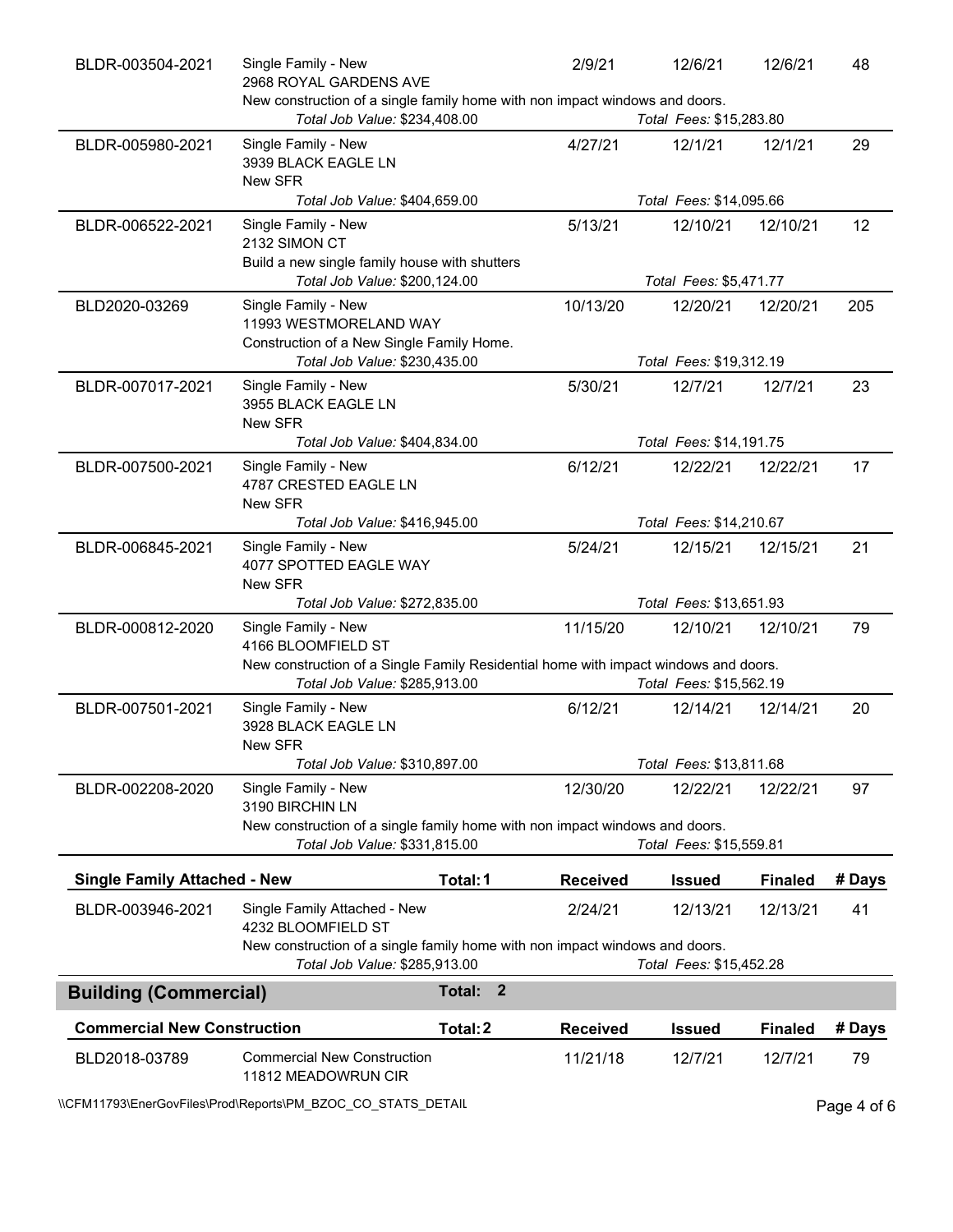|                                            | Total Job Value: \$354,522.00                                                                                                                                                                                                                                                                                                                                                                                                  |                          | New construction Lot # 2 (SF 452L) Conversion from Sales Center to Single Family Home.<br>Total Fees: \$13,348.71 |                                     |                |        |  |
|--------------------------------------------|--------------------------------------------------------------------------------------------------------------------------------------------------------------------------------------------------------------------------------------------------------------------------------------------------------------------------------------------------------------------------------------------------------------------------------|--------------------------|-------------------------------------------------------------------------------------------------------------------|-------------------------------------|----------------|--------|--|
| BLD2015-00989                              | <b>Commercial New Construction</b><br>2746 BLAKE ST<br>Rebuilding new CBS commercial building                                                                                                                                                                                                                                                                                                                                  |                          | 3/30/15                                                                                                           | 12/2/21                             | 12/2/21        | 254    |  |
|                                            | Total Job Value: \$594,004.00                                                                                                                                                                                                                                                                                                                                                                                                  |                          |                                                                                                                   | Total Fees: \$9,263.74              |                |        |  |
| <b>Building (Multi-Family)</b>             |                                                                                                                                                                                                                                                                                                                                                                                                                                | $\overline{7}$<br>Total: |                                                                                                                   |                                     |                |        |  |
|                                            | <b>Multi-Family Residential New Construction</b>                                                                                                                                                                                                                                                                                                                                                                               | Total: 6                 | <b>Received</b>                                                                                                   | <b>Issued</b>                       | <b>Finaled</b> | # Days |  |
| BLD2019-00725                              | Multi-Family Residential New Construction<br>4870 WINDSOR LANDING DR<br>New Construction of Town Fort Myers Building 12 (Type III) 24 unit apartment building<br>Total Job Value: \$4,030,817.05                                                                                                                                                                                                                               |                          | 3/4/19                                                                                                            | 12/8/21<br>Total Fees: \$264,705.97 | 12/8/21        | 332    |  |
| BLD2019-02840                              | Multi-Family Residential New Construction<br>3425 FORUM BLVD                                                                                                                                                                                                                                                                                                                                                                   |                          | 9/5/19                                                                                                            | 12/9/21                             | 12/9/21        | 195    |  |
|                                            | 4-story multifamily residential building. Building 2. Type VA construction. Threshold Building<br>Total Job Value: \$12,101,515.24                                                                                                                                                                                                                                                                                             |                          |                                                                                                                   | Total Fees: \$491,201.09            |                |        |  |
| BLD2019-03241                              | Multi-Family Residential New Construction<br>6205 MAHAFFEY RD                                                                                                                                                                                                                                                                                                                                                                  |                          | 10/11/19                                                                                                          | 12/2/21                             | 12/2/21        | 321    |  |
|                                            | Building Type 6 - 3 story wood fram apartment with 27 units, Hip & Gable roof with wood<br>trusses ((PRIVATE PROVIDER - INSPECTIONS ONLY))<br>Total Job Value: \$4,608,537.00                                                                                                                                                                                                                                                  |                          |                                                                                                                   | Total Fees: \$267,572.31            |                |        |  |
| BLD2020-00074                              | Multi-Family Residential New Construction                                                                                                                                                                                                                                                                                                                                                                                      |                          | 1/9/20                                                                                                            | 12/3/21                             | 12/3/21        | 200    |  |
|                                            | 3876 CALLE DE JARDIN<br>AFFORDABLE HOUSING - New Construction of a 24 unit, 3-Story Apartment Building for a<br>96 Unit Apartment Project. Building is #1 fo 4 Apartment Project. Building is #2 of 4<br>Apartment buildings within overall project. Building is of type Vb construction and is a Type 1<br>building in the construction set.                                                                                  |                          |                                                                                                                   |                                     |                |        |  |
|                                            | Total Job Value: \$3,046,211.00                                                                                                                                                                                                                                                                                                                                                                                                |                          |                                                                                                                   | Total Fees: \$48,507.06             |                |        |  |
| BLD2020-00073                              | 1/9/20<br>Multi-Family Residential New Construction<br>12/16/21<br>12/16/21<br>3882 CALLE DE JARDIN<br>AFFORDABLE HOUSING - New Construction of a 24 unit, 3-Story Apartment Building for a<br>96 Unit Apartment Project. Building is #1 fo 4 Apartment Project. Building is #1 of 4<br>Apartment - buildings within overall project. Building is of type Vb construction and is a Type<br>1 building in the construction set. |                          |                                                                                                                   |                                     |                | 200    |  |
|                                            | Total Job Value: \$3,046,211.00                                                                                                                                                                                                                                                                                                                                                                                                |                          |                                                                                                                   | Total Fees: \$48,407.06             |                |        |  |
| BLD2019-02838                              | 9/5/19<br>12/9/21<br>12/9/21<br>195<br>Multi-Family Residential New Construction<br>3419 FORUM BLVD<br>4-story mulitfamily residential building with attached clubhouse. Type VA contruction.<br><b>Threshold Building</b>                                                                                                                                                                                                     |                          |                                                                                                                   |                                     |                |        |  |
| Total Job Value: \$18,305,061.52           |                                                                                                                                                                                                                                                                                                                                                                                                                                |                          | Total Fees: \$732,054.19                                                                                          |                                     |                |        |  |
| <b>Multi-Family Residential Renovation</b> |                                                                                                                                                                                                                                                                                                                                                                                                                                | Total: 1                 | <b>Received</b>                                                                                                   | <b>Issued</b>                       | <b>Finaled</b> | # Days |  |
| BLDM-002205-2020                           | Multi-Family Residential Renovation<br>2165 W FIRST ST #104<br>INTERIOR REMODELING, STAIRCASE, BATHROOMS, AND KITCHEN<br>Total Job Value: \$25,000.00                                                                                                                                                                                                                                                                          |                          | 12/30/20                                                                                                          | 12/6/21<br>Total Fees: \$425.23     | 12/6/21        | 86     |  |
|                                            | <b>Certificate of Occupancy</b>                                                                                                                                                                                                                                                                                                                                                                                                |                          | <b>Total Job Value:</b>                                                                                           | \$53,549,324.81                     |                |        |  |
|                                            |                                                                                                                                                                                                                                                                                                                                                                                                                                | <b>Total Fees:</b>       | \$2,195,059.25                                                                                                    |                                     |                |        |  |